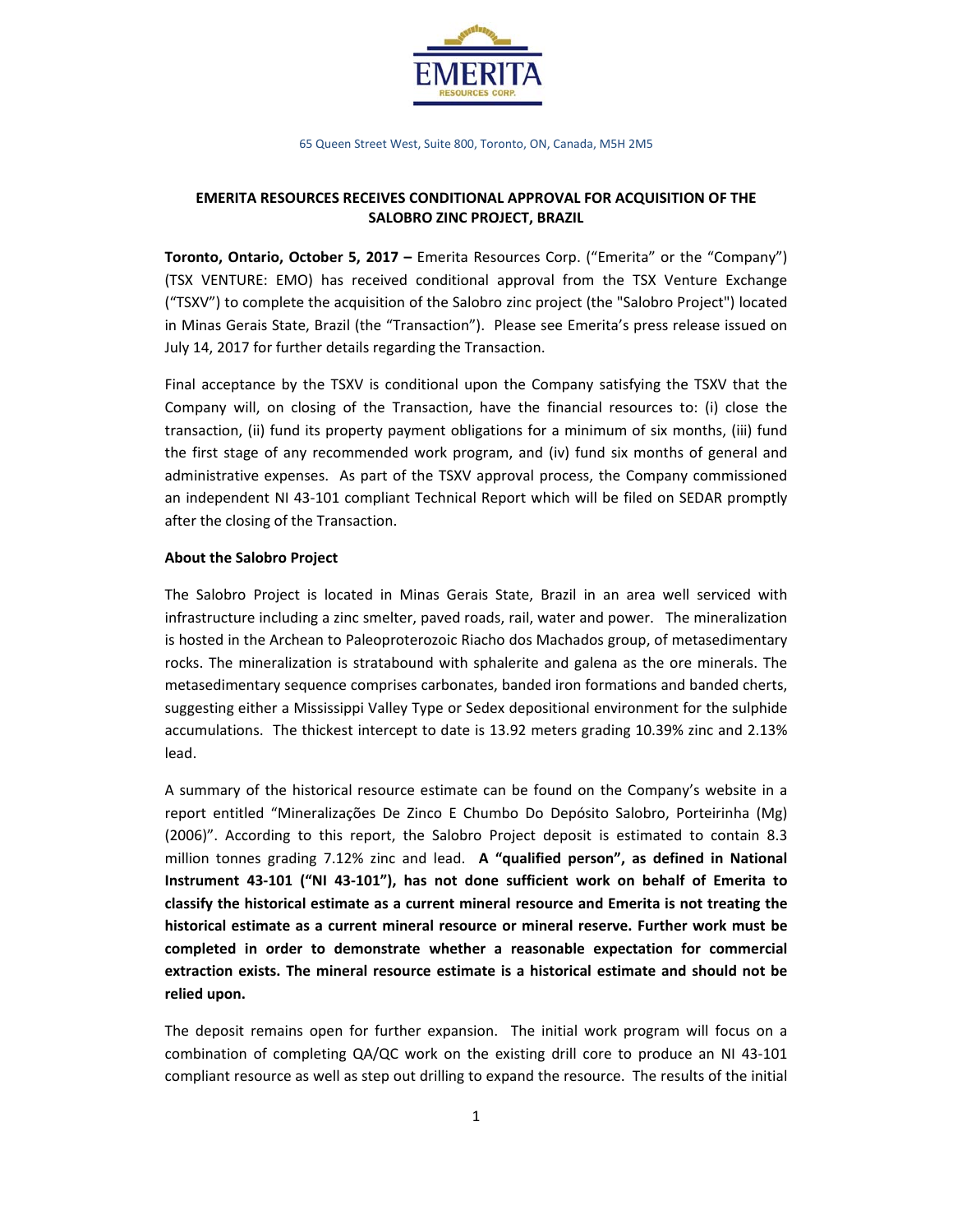

#### 65 Queen Street West, Suite 800, Toronto, ON, Canada, M5H 2M5

work program are expected to provide the necessary data for completing the initial economic evaluation of the Salobro Project deposit.

### **About Emerita Resources Corp.**

Emerita is a natural resource company engaged in the acquisition, exploration and development of mineral properties in Europe, with a primary focus on exploring in Spain and Brazil. The Company's corporate office and technical teams are based in Sevilla, Spain and Belo Horizonte, Brazil with an administrative office in Toronto, Canada.

For further information, contact:

Joaquin Merino +34 (628) 1754 66 (Spain)

Helia Bento +1 416 309 4293 (Toronto) info@emeritaresources.com

## **Cautionary Note Regarding Forward‐looking Information**

This press release contains "forward‐looking information" within the meaning of applicable Canadian securities legislation. Forward‐looking information includes, without limitation, statements regarding the Salobro Project, the Company's ability to complete a financing, final approval of the Transaction by the TSXV, and the Company's future plans. Generally, forwardlooking information can be identified by the use of forward-looking terminology such as "plans", "expects" or "does not expect", "is expected", "budget", "scheduled", "estimates", "forecasts", "intends", "anticipates" or "does not anticipate", or "believes", or variations of such words and phrases or state that certain actions, events or results "may", "could", "would", "might" or "will be taken", "occur" or "be achieved". Forward‐looking information is subject to known and unknown risks, uncertainties and other factors that may cause the actual results, level of activity, performance or achievements of Emerita, as the case may be, to be materially different from those expressed or implied by such forward‐looking information, including but not limited to: general business, economic, competitive, geopolitical and social uncertainties; the actual results of current exploration activities; risks associated with operation in foreign jurisdictions; ability to successfully integrate purchased properties or mining rights awarded; foreign operations risks; and other risks inherent in the mining industry. Although Emerita has attempted to identify important factors that could cause actual results to differ materially from those contained in forward‐looking information, there may be other factors that cause results not to be as anticipated, estimated or intended. There can be no assurance that such information will prove to be accurate, as actual results and future events could differ materially from those anticipated in such statements. Accordingly, readers should not place undue reliance on forward‐looking information. Emerita does not undertake to update any forward‐looking information, except in accordance with applicable securities laws.